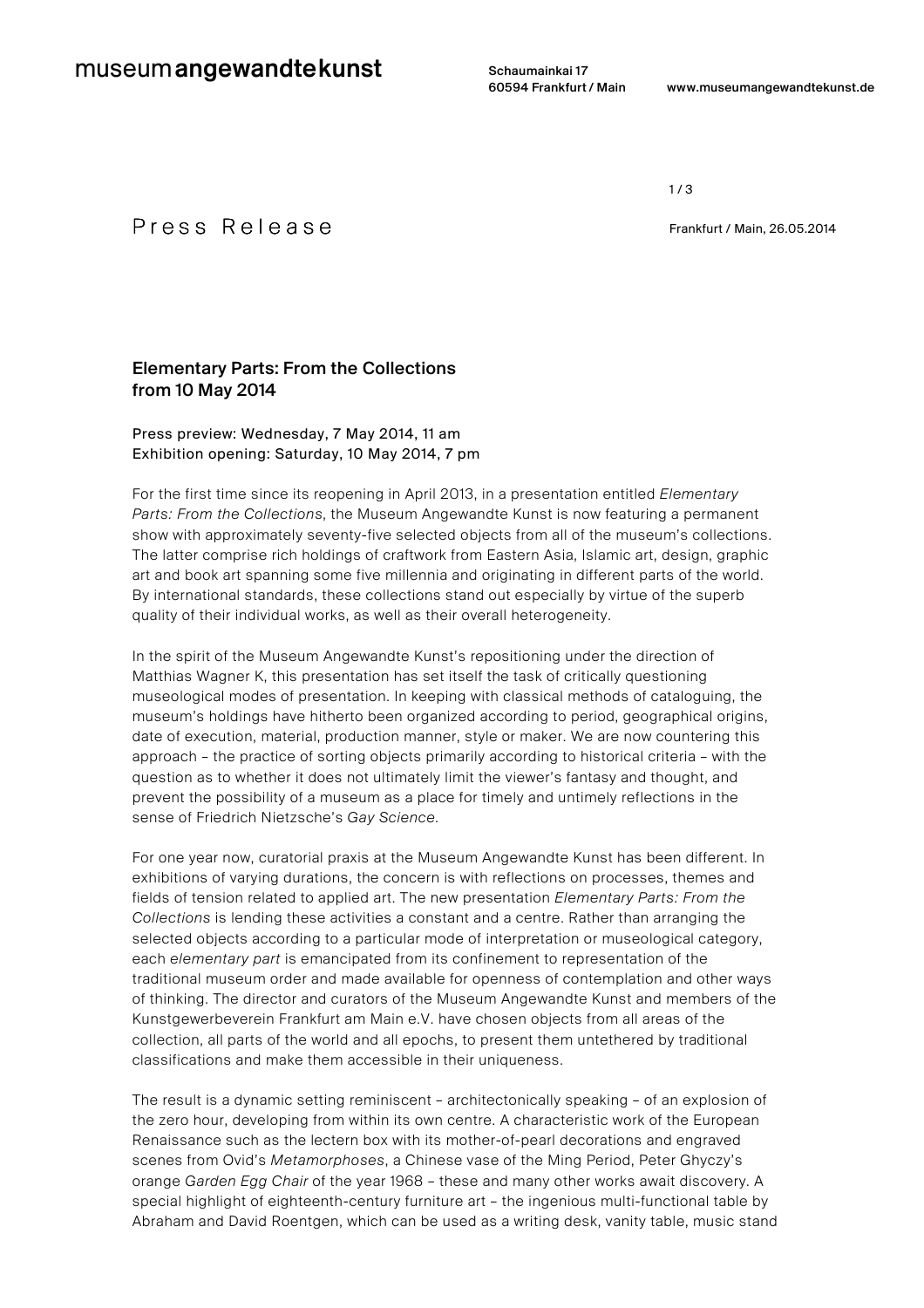2 / 3

# P r e s s R e l e a s e l e e s s R e l e a s e l e e Frankfurt / Main, 26.05.2014

or reading lectern – is found in the vicinity of the serpent-shaped *California Loop* from the Studio Glass Movement, a child of the 1960s and '70s expressive of effusive joie de vivre, and at the same time a work of technical mastery. The precious handwritten psalter dating from thirteenth-century Provence encounters – among other things – a design object such as Dieter Rams's radio-phono combination SK 4 of 1956.

With its uncompromising juxtapositions of disparate things, the presentation guarantees impartial insights into the core of the collection, the museum's heart chamber, as it were. It shows its objects in a primal state, before thematic classification of any kind, as *elementary parts* of which each speaks on behalf of its own potential. In their entirety, they embody a reservoir of ever new reflections and all the many possible themes of current and future exhibitions.

In the presentation *Elementary Parts: From the Collections*, the Museum Angewandte Kunst is exposing its curatorial praxis to view, offering its visitors an opportunity to re-encounter familiar objects and make new discoveries – and inviting one and all to engage in "gay science".

In due time, the presentation will expand spatially in two phases to include additional objects from the Museum Angewandte Kunst collections.